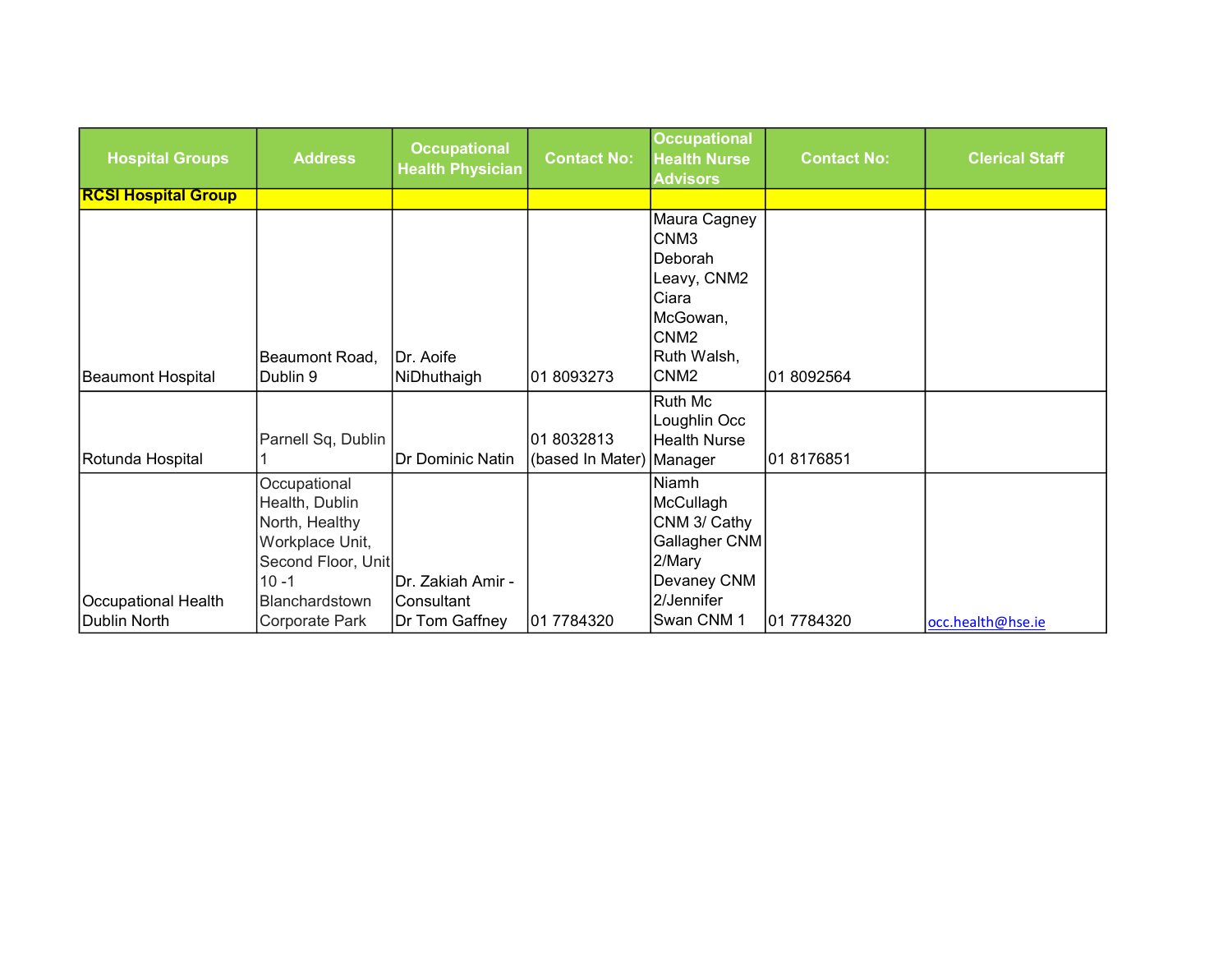| Cavan General Hospital                   |                                           | Dr Peter Noone | 041 68 57811 | Aoife Carroll,<br>CNM <sub>2</sub><br>Eileen O<br>Connor, CNM2<br>Grace Brady<br>CNM <sub>2</sub><br>Charity Craig<br>CNM2 /Karen<br>McCabe<br><b>CNMII</b>     | 041 68 57811 |  |
|------------------------------------------|-------------------------------------------|----------------|--------------|-----------------------------------------------------------------------------------------------------------------------------------------------------------------|--------------|--|
| Monaghan General                         |                                           |                |              |                                                                                                                                                                 |              |  |
| Hospital                                 | Monaghan                                  | Dr Peter Noone | 041 68 57811 |                                                                                                                                                                 | 041 68 57811 |  |
| Our Lady of Lourdes<br>Hospital Drogheda | North Drogheda,<br>Drogheda, Co.<br>Louth | Dr Peter Noone | 041 68 57811 | Aoife Carroll,<br>CNM <sub>2</sub><br>Eileen O<br>Connor, CNM2<br>Grace Brady<br>CNM <sub>2</sub><br>Charity Craig<br>CNM2 /Karen<br>McCabe<br>CNM <sub>2</sub> | 041 68 57811 |  |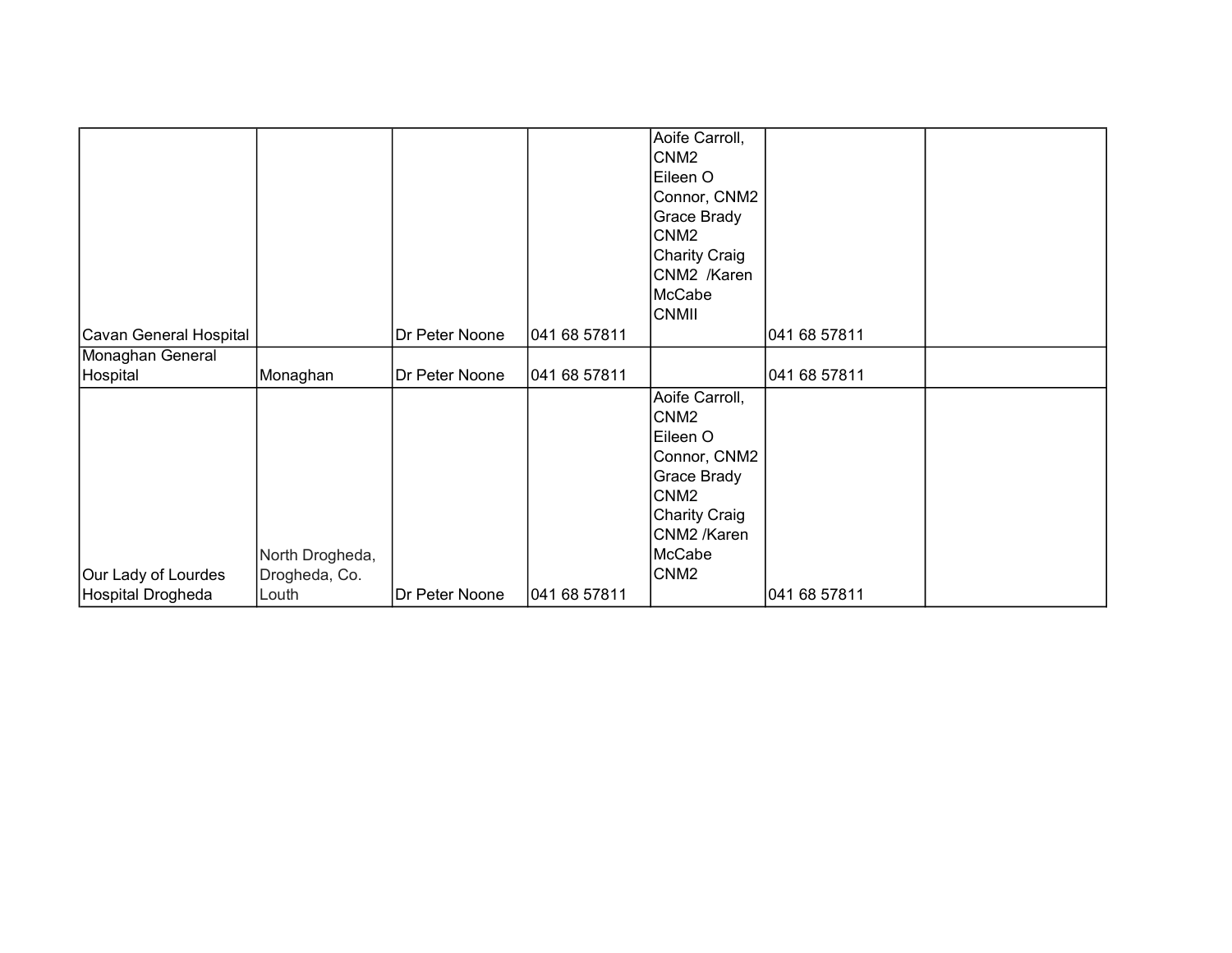| Louth County Hospital,<br>Dundalk | Dublin Road,<br>Dundalk, Co<br>Louth | Dr Peter Noone   | 041 68 57811     | Aoife Carroll,<br>CNM <sub>2</sub><br>Eileen O<br>Connor, CNM2<br>Grace Brady<br>CNM <sub>2</sub><br>Charity Craig<br>CNM2 /Karen<br>McCabe<br>CNM <sub>2</sub>        | 041 68 57811     |  |
|-----------------------------------|--------------------------------------|------------------|------------------|------------------------------------------------------------------------------------------------------------------------------------------------------------------------|------------------|--|
| <b>Ireland East Hospital</b>      |                                      |                  |                  |                                                                                                                                                                        |                  |  |
| Group                             |                                      |                  |                  |                                                                                                                                                                        |                  |  |
|                                   |                                      |                  |                  | Aofie Carroll,<br>CNM <sub>2</sub><br>Eileen O<br>Connor, CNM2<br>Grace Brady<br>CNM <sub>2</sub><br><b>Charity Craig</b><br>CNM <sub>2</sub><br>/Karen McCabe<br>CNM2 |                  |  |
| Our Lady's Hospital,              |                                      |                  | 041 68 57811     |                                                                                                                                                                        |                  |  |
| Navan                             | Navan, Co Meath                      | Dr Peter Noone   | (Ardee base)     |                                                                                                                                                                        | 041 68 57811     |  |
| Mater Misericordiae               | Eccles Street,                       |                  | 01 8032813       | Maria Lenehan,<br>CNM <sub>2</sub><br>Mary Connolly,<br>CNM <sub>2</sub>                                                                                               | 01 8032559 Maria |  |
| University Hospital               | Dublin 7                             | Dr Dominic Natin | (based In Mater) |                                                                                                                                                                        | 01 8032827 Mary  |  |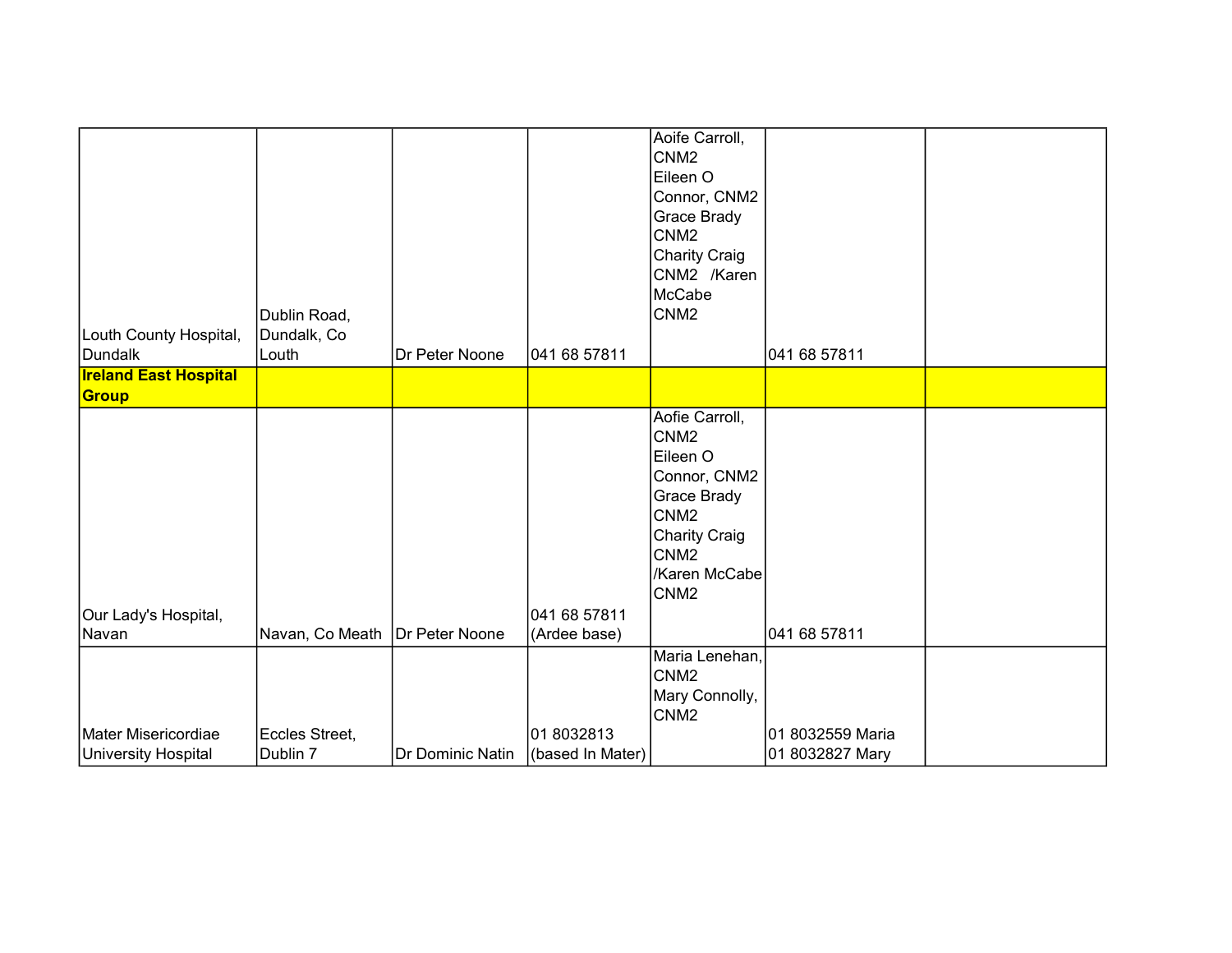|                                          | Occupational<br>Health<br>Department,           |                    |             | Aine Kenny<br>CNM <sub>3</sub>                                                                       |                                                    |  |
|------------------------------------------|-------------------------------------------------|--------------------|-------------|------------------------------------------------------------------------------------------------------|----------------------------------------------------|--|
| Midland Regional<br>Hospital, Portlaoise | Arden Road,                                     | Dr. Musa           | 05793 59137 | Stephanie<br>McCann CNM2 05793 59137                                                                 |                                                    |  |
|                                          | Tullamore R35,<br><b>CD 40</b>                  |                    |             | Breda Shannon<br>CNM <sub>2</sub>                                                                    |                                                    |  |
|                                          |                                                 |                    |             | MaryClaire<br>Sherman S/N                                                                            |                                                    |  |
| National Maternity                       | 2 Holles St, Dublin<br>2 open from 8-           | CHI / Dr.          | 01 6702710  | <b>Anne Marie</b><br>Kelly,<br>Occupational<br><b>Health Nurse</b>                                   | 01 637 3100 (24 hr                                 |  |
| Hospital Holles Street                   | 4pm                                             | Sheelagh O'Brien   | (CHI)       | 6373 119                                                                                             | switchboard)                                       |  |
|                                          |                                                 |                    |             | <b>Brid Ryan</b><br>O'Malley,<br>CNM <sub>2</sub><br>Maria Keatley,<br>CNM <sub>2</sub><br>Catherine |                                                    |  |
| St Columcille's Hospital, Loughlinstown, |                                                 | CHI / Dr. Lorraine | 01 6352789  | Gallagher,                                                                                           |                                                    |  |
| Loughlinstown<br>Royal Victoria Eye and  | Co. Dublin<br>Adelaide Rd,                      | <b>Brennan</b>     | (CHI)       | CNM <sub>2</sub>                                                                                     | 01 6352789                                         |  |
| Ear Hospital Dublin                      | Dublin 2                                        | Medmark            | 01 676 1493 | Medmark                                                                                              | 01 6761493                                         |  |
| Cappagh National<br>Orthopaedic Hospital | Cappagh Rd,<br>Finglas West,<br>Dublin 11       | İMedmark           | 01 676 1493 | Jane O'Hora,<br>CNM <sub>2</sub>                                                                     | 01 8140453<br>(voicemail activated)<br>or 8140455, |  |
| St Michael's Hospital,                   | Lower George's<br>Street, Dun<br>Laoghaire, Co. |                    |             | Anne<br>McFadden,<br><b>CNS</b>                                                                      |                                                    |  |
| Dun Laoghaire                            | <b>Dublin</b>                                   | Medmark            | 01 676 1493 |                                                                                                      | 01 6639840                                         |  |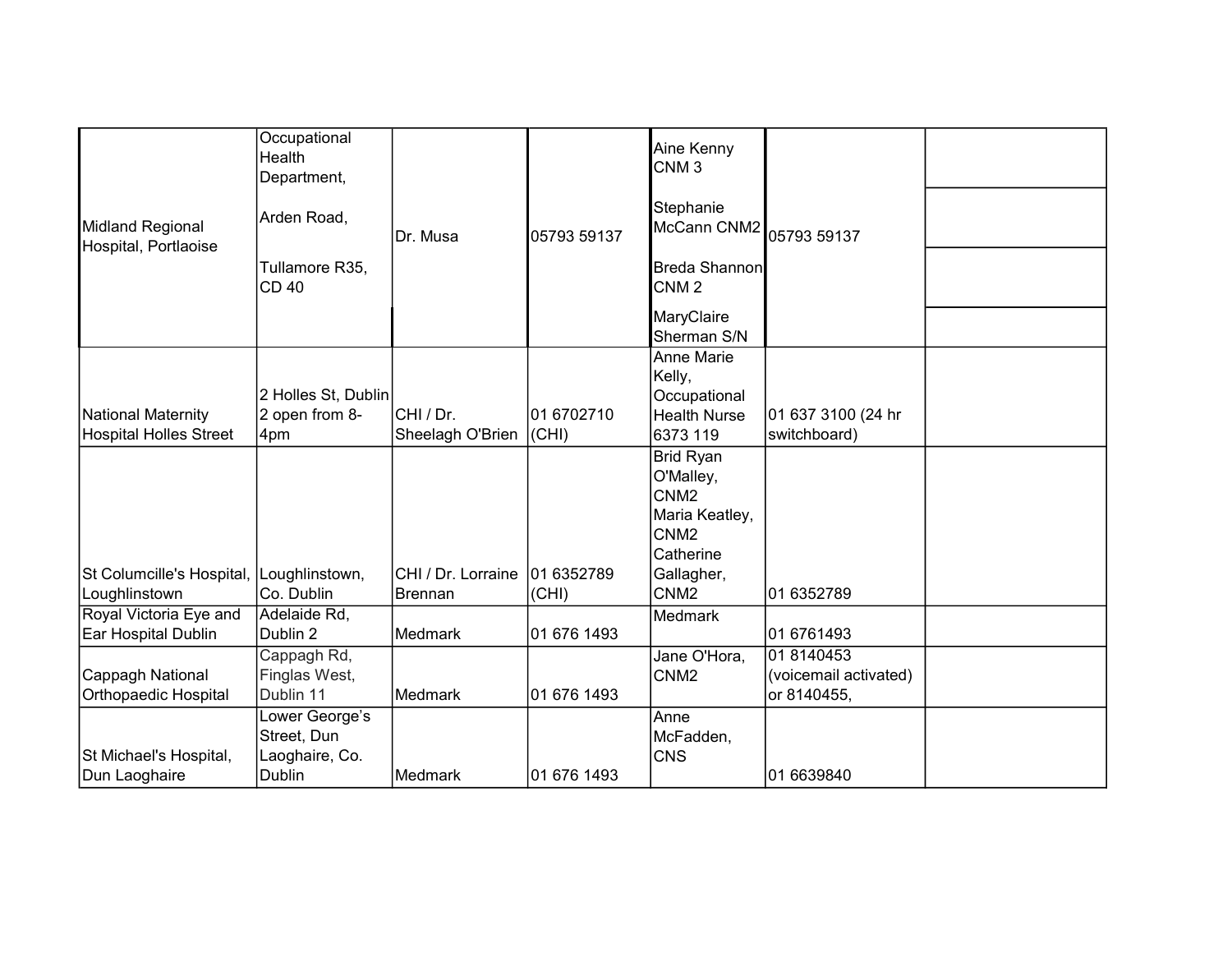| <b>St Vincent's University</b><br>Hospital, Elm Park | St. Vincent's<br>University<br>Hospital, Elm<br>Park, Merrion Rd,<br>Dublin | Medmark                                             | 01 676 1493 | Ann O'Reilly,<br><b>CNS</b><br>Aisling Purcell,<br>ICNS<br>Niamh Tuohy,<br>ICNS<br>Siobhan Bulfin,<br>ICNS | 01 2214320                                     |                                            |
|------------------------------------------------------|-----------------------------------------------------------------------------|-----------------------------------------------------|-------------|------------------------------------------------------------------------------------------------------------|------------------------------------------------|--------------------------------------------|
| St Luke's Hospital,<br>Kilkenny                      | Freshford Rd,<br>Kilkenny                                                   | Dr Paul Gannon                                      | 056 7785492 | Orla Seale<br>CNS/Karen<br>Hyland<br>CNS/Nancy<br>O'Neill CNS                                              | 056 7785496                                    |                                            |
| <b>Wexford General</b><br>Hospital                   | Ely Hospital,<br>Ferrybank,<br>Wexford Y35<br>HP78                          | Dr. Joseph Sim<br>(Locum)                           |             | lMichelle<br>Sinnott CNS<br>Caitriona<br>Corish<br>CNS/Lisa<br>Geraghty CNS                                | 053-9153175                                    |                                            |
| University of Limerick<br><b>Hospital Group</b>      |                                                                             |                                                     |             |                                                                                                            |                                                |                                            |
| Croom Hospital                                       | Croom, Co.<br>Limerick                                                      | Dr. Sasha<br>Hennessy/Dr. Sujil 061 482179<br>Jacob | (Base: UHL) | <b>Claire Curtin</b><br>CNMIII<br>Audrey Barry <br>Teresa<br>Dowling<br>Sarah Darcy                        | Occupationalhealth.mid kearns -<br>west@hse.ie | Melanie Meade/Susan<br>ppha.midwest@hse.ie |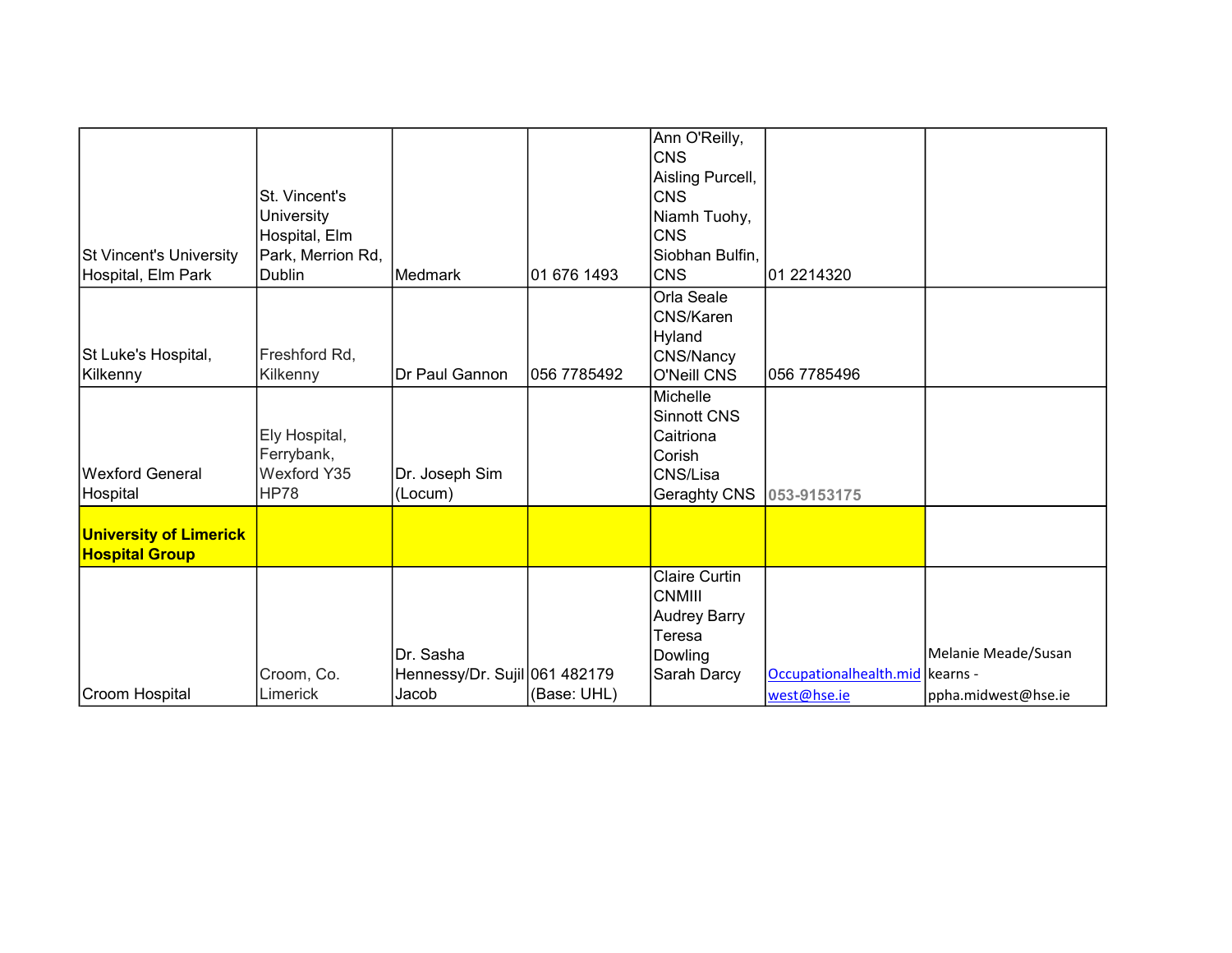|                       |                               |                               |             | <b>Claire Curtin</b>                  |                                   |                     |
|-----------------------|-------------------------------|-------------------------------|-------------|---------------------------------------|-----------------------------------|---------------------|
|                       |                               |                               |             | <b>CNMIII</b>                         |                                   |                     |
|                       |                               |                               |             | <b>Audrey Barry</b>                   |                                   |                     |
|                       |                               |                               |             | Teresa                                |                                   |                     |
|                       |                               | IDr. Sasha                    |             | Dowling                               |                                   | Melanie Meade/Susan |
|                       | Gort Road, Ennis,             | Hennessy/Dr. Sujil 061 482179 |             | Sarah Darcy                           | occupationalhealth.mid            | kearns -            |
| <b>Ennis Hospital</b> | Co. Clare                     | Jacob                         | (Base: UHL) |                                       | west@hse.ie                       | ppha.midwest@hse.ie |
|                       |                               |                               |             | <b>Claire Curtin</b><br><b>CNMIII</b> |                                   |                     |
|                       |                               |                               |             | <b>Audrey Barry</b>                   |                                   |                     |
|                       |                               |                               |             | Teresa                                |                                   |                     |
|                       |                               | Dr. Sasha                     |             | Dowling                               |                                   | Melanie Meade/Susan |
|                       | Nenagh, Co                    | Hennessy/Dr. Sujil 061 482179 |             | Sarah Darcy                           | Occupationalhealth.mid kearns -   |                     |
| Nenagh Hospital       | Tipperary                     | Jacob                         | (Base: UHL) |                                       | west@hse.ie                       | ppha.midwest@hse.ie |
|                       |                               |                               |             | <b>Claire Curtin</b>                  |                                   |                     |
|                       |                               |                               |             | <b>CNMIII</b>                         |                                   |                     |
|                       |                               |                               |             | <b>Audrey Barry</b>                   |                                   |                     |
|                       |                               |                               |             | Teresa                                |                                   |                     |
|                       | St Nessan's Rd,               | Dr. Sasha                     |             | Dowling                               |                                   | Melanie Meade/Susan |
| University Hospital,  | Dooradoyle, Co.               | Hennessy/Dr. Sujil            |             | Sarah Darcy                           | Occupationalhealth.mid kearns -   |                     |
| Dooradoyle            | Limerick                      | Jacob                         | 061 482179  |                                       | west@hse.ie                       | ppha.midwest@hse.ie |
|                       |                               |                               |             | <b>Claire Curtin</b>                  |                                   |                     |
|                       |                               |                               |             | <b>CNMIII</b>                         |                                   |                     |
|                       |                               |                               |             | <b>Audrey Barry</b>                   |                                   |                     |
|                       | Regional                      |                               |             | Teresa                                |                                   |                     |
|                       | Maternity Hospital, Dr. Sasha |                               |             | Dowling                               |                                   | Melanie Meade/Susan |
| University Maternity  | Ennis Rd,                     | Hennessy/Dr. Sujil            |             | Sarah Darcy                           | Occupationalhealth.mid   kearns - |                     |
| Hospital              | Limerick                      | Jacob                         | 061 482179  |                                       |                                   |                     |
|                       |                               |                               |             |                                       | west@hse.ie                       | ppha.midwest@hse.ie |
|                       | John's Square,                |                               |             | Freda                                 |                                   |                     |
|                       | Limerick Monday -             |                               |             | O'Rourke, OH                          |                                   |                     |
|                       | Tuesday 8-5pm.                |                               |             | Nurse                                 |                                   |                     |
|                       | Wednesday 8-                  |                               |             |                                       |                                   |                     |
|                       | 2pm. Friday 8-                |                               |             |                                       |                                   |                     |
| St John's Hospital    | 4pm                           | Dr Liam Holmes                | 061 462254  |                                       | 061 462163                        |                     |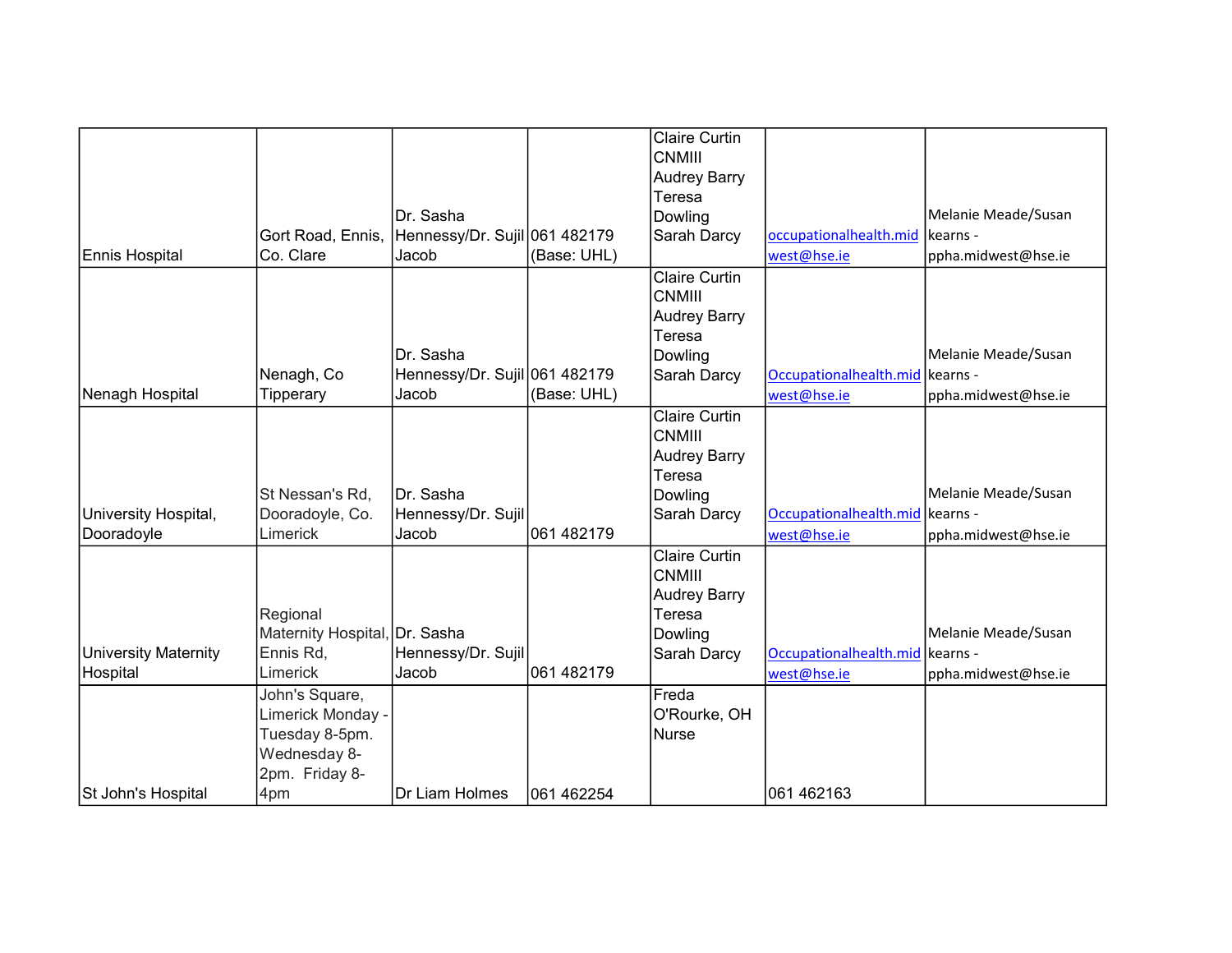| <b>Children's Hospital</b>                                                |                                       |                                |                                      |                                                                                                |                                        |  |
|---------------------------------------------------------------------------|---------------------------------------|--------------------------------|--------------------------------------|------------------------------------------------------------------------------------------------|----------------------------------------|--|
| <b>Group</b>                                                              |                                       |                                |                                      |                                                                                                |                                        |  |
| <b>Children's University</b><br>Hospital, Temple Street   North, Dublin 1 | <b>Temple Street</b>                  | Dr Mary McMahon<br>(wed/thurs) | 018784398                            | Shellie Kane,<br>CNM3 Karen<br>Murray CNM2                                                     | 01 8784398                             |  |
| Our Lady's Hospital for<br>Sick Children, Crumlin                         | Crumlin, Dublin 12 McNamara           | CHI/Dr. Niall                  | 01 4096106,<br>Bleep 8106            | Eilish Fairless,<br>CNM <sub>2</sub>                                                           | 01 4096106 / 01<br>4096100, Bleep 8106 |  |
| National Children's<br>Hospital, Tallaght                                 | Tallaght, Dublin<br>24                | Dr Alex Reid                   | 01 4142770                           | Mairead<br>Holland Flynn,<br><b>RANP</b><br>Gemma<br>Mulligan, CNS<br>Ann Roche,<br><b>CNS</b> | 01 4142770<br>Gemma / Ann              |  |
| <b>Dublin Midlands</b><br><b>Hospital Group</b>                           |                                       |                                |                                      |                                                                                                |                                        |  |
| Coombe Women and<br><b>Infants University</b><br>Hospital                 | Cork Street,<br>Dublin 8              | Dr Alex Reid                   | 01 4142770<br>(based in<br>Tallaght) | Sarah<br>Creedon, CNS                                                                          | 01 4085736                             |  |
| <b>Tallaght Hospital</b>                                                  | Tallaght, Dublin<br>24                | Dr Alex Reid                   |                                      | Sarah<br>Creedon, CNS                                                                          | 01 4085736 (Sarah)                     |  |
|                                                                           | Occupational<br>Health<br>Department, |                                |                                      | Aine Kenny<br>CNM <sub>3</sub>                                                                 |                                        |  |
| Midland Regional<br>Hospital, Portlaoise                                  | Arden Road,                           | Dr. Musa                       | 05793 59137                          | Stephanie<br>McCann CNM2                                                                       | 05793 59137                            |  |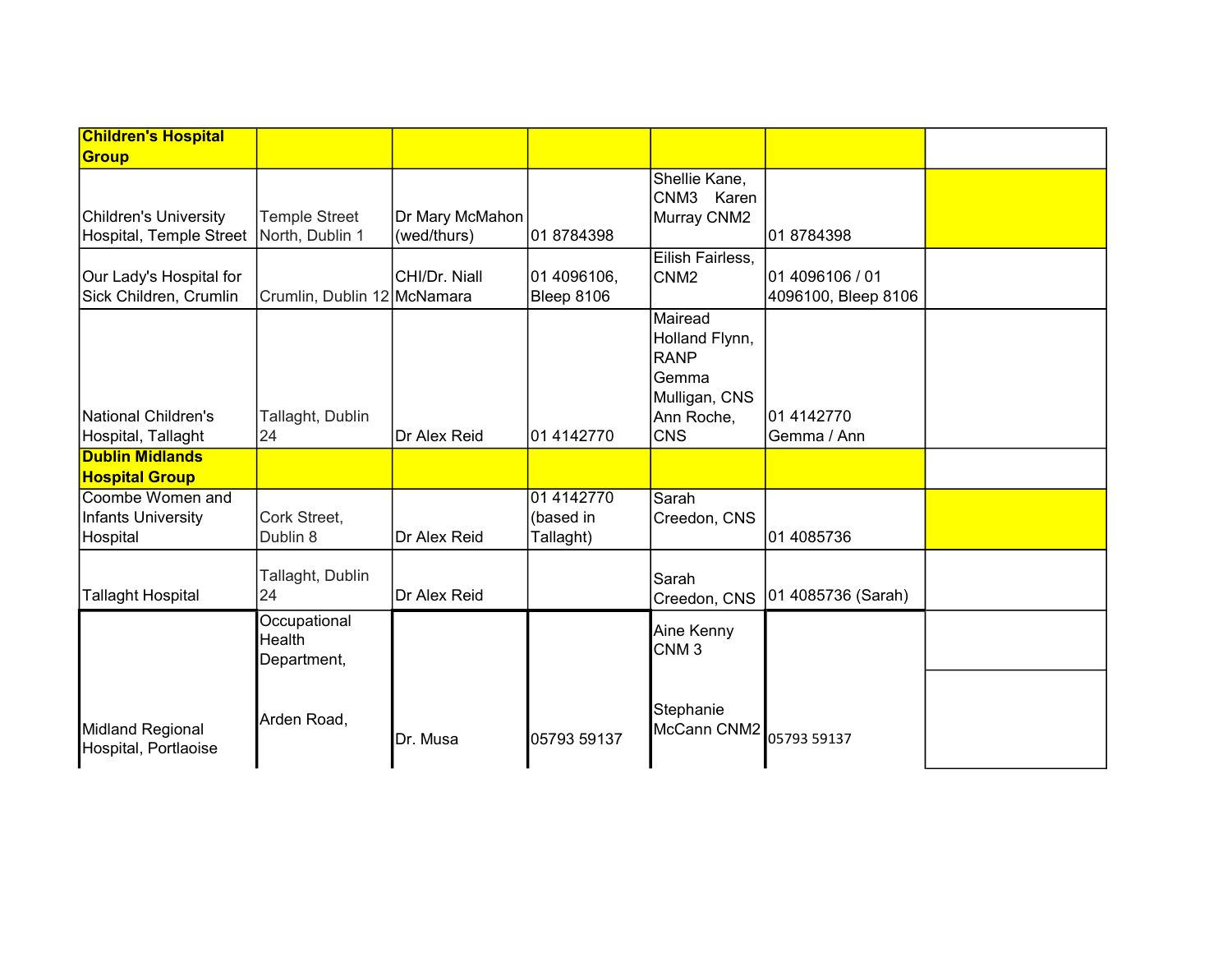|                                                  | Tullamore R35,                              |                                             |                            | <b>Breda Shannon</b>                                                                                                            |                            |  |
|--------------------------------------------------|---------------------------------------------|---------------------------------------------|----------------------------|---------------------------------------------------------------------------------------------------------------------------------|----------------------------|--|
|                                                  | CD40                                        |                                             |                            | CNM <sub>2</sub>                                                                                                                |                            |  |
|                                                  |                                             |                                             |                            | MaryClaire<br>Sherman S/N                                                                                                       |                            |  |
| Naas General Hospital                            | Naas, Co. Kildare   Dr. Grant Jeffrey       |                                             | 01 6352789                 | Brid Ryan<br>O'Malley,<br>CNM <sub>2</sub><br>Maria Keatley,<br>CNM <sub>2</sub><br>Catherine<br>Gallagher,<br>CNM <sub>2</sub> | 01 6352789                 |  |
| St. James Hospital                               | James's St, Dublin<br>8                     | Dr Noirin Noonan                            | 01 4162381<br>01 4162382   | Mary Walsh,<br><b>CNS</b><br>Febin Robert,<br>CNM <sub>2</sub> ,<br> Nessa<br>NicLochlainn                                      | 101 4162381<br>01 4162382  |  |
| St. Luke's Hospital,<br>Rathgar                  | Oakland Drive,<br>Highfield Rd,<br>Dublin 6 | Dr Rosie Barry at M01 676 1493              |                            | Bernie Barry,<br>CNM <sub>3</sub>                                                                                               | 01 4065340, Bleep<br>357   |  |
| <b>South/South West</b><br><b>Hospital Group</b> |                                             |                                             |                            |                                                                                                                                 |                            |  |
| Bantry General Hospital Bantry, Co. Cork         |                                             | Dr John Gallagher<br>Dr Kevin<br>O'Sullivan | 021 4922018<br>021 4922019 | <b>Brigid Quaid</b><br>CNM <sub>3</sub><br>Enda Voronins<br><b>CNS</b><br>Vanessa<br>Sheean CNS                                 | 021 4922018<br>021 4922019 |  |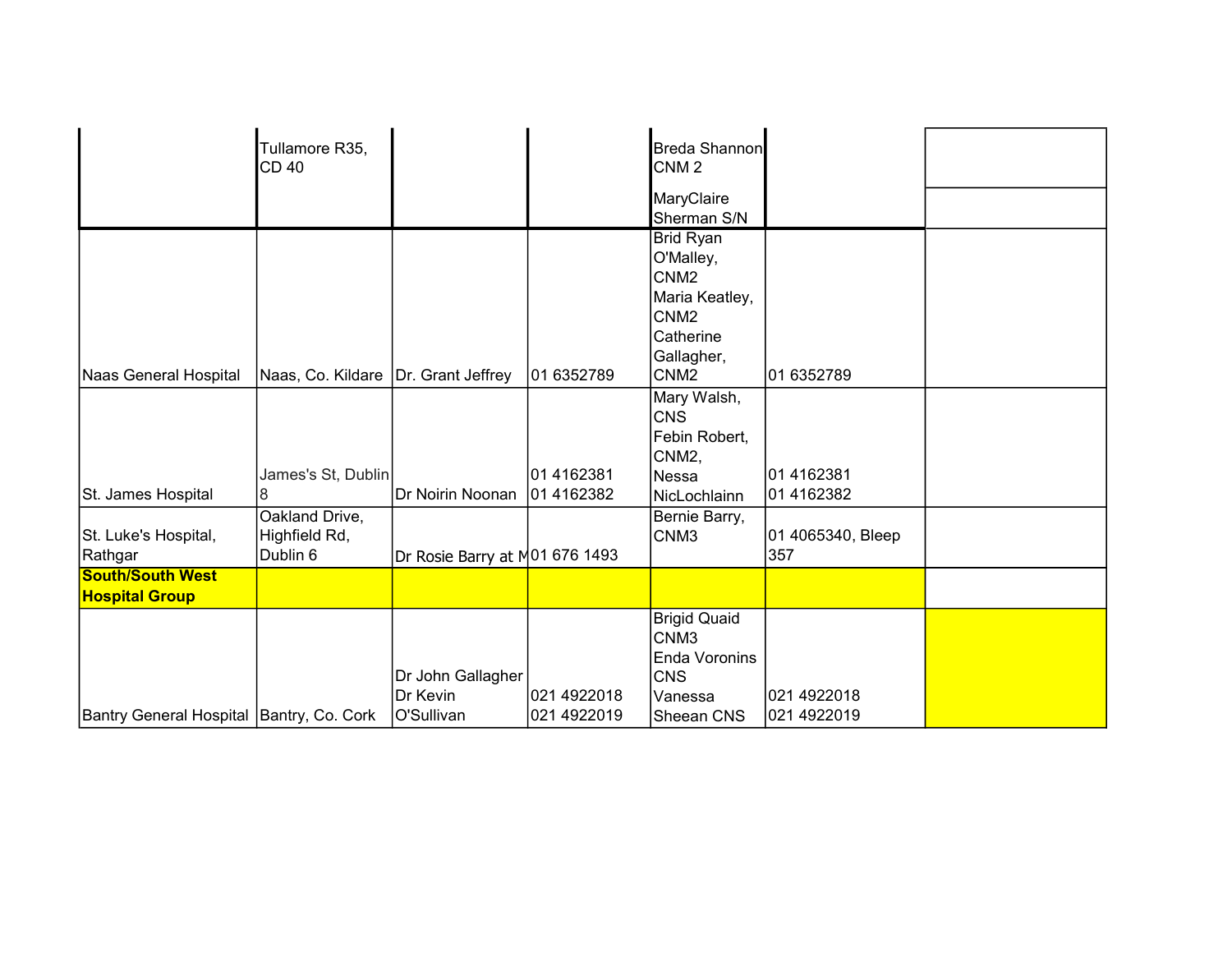|                                          |                   |                   |             | <b>Brigid Quaid</b>  |                      |  |
|------------------------------------------|-------------------|-------------------|-------------|----------------------|----------------------|--|
|                                          |                   |                   |             | CNM <sub>3</sub>     |                      |  |
|                                          |                   |                   |             | <b>Enda Voronins</b> |                      |  |
|                                          |                   | Dr John Gallagher |             | <b>CNS</b>           |                      |  |
|                                          | Corcaigh, Wilton, | <b>IDr Kevin</b>  | 021 4922018 | Vanessa              | 021 4922018          |  |
| <b>Cork University Hospital</b>          | Co. Corcaigh      | O'Sullivan        | 021 4922019 | Sheean CNM2          | 021 4922019          |  |
|                                          |                   |                   |             | Mary                 |                      |  |
|                                          |                   |                   |             | Thompson             |                      |  |
|                                          |                   | Dr John Gallagher |             | CNM <sub>3</sub>     |                      |  |
| University Hospital,                     | Rathass, Tralee,  | Dr Kevin          | 021 4922018 | Anthony              |                      |  |
| Kerry                                    | Co Kerry          | O'Sullivan        | 021 4922019 | Sinclair CNM2        | 066 7184432          |  |
|                                          |                   |                   |             | Suzanne              |                      |  |
|                                          |                   | Dr John Gallagher |             | Doyle,               |                      |  |
| Bon Secours Hospital,                    |                   | Dr Kevin          |             | Occupational         |                      |  |
| Tralee                                   | Tralee Co, Kerry  | O'Sullivan        | 066 7149865 | <b>Health Nurse</b>  | 066 7149865          |  |
|                                          |                   |                   |             | <b>Brigid Quaid</b>  |                      |  |
|                                          |                   |                   |             | CNM <sub>3</sub>     |                      |  |
|                                          |                   |                   |             | Enda Voronins        |                      |  |
|                                          |                   | Dr John Gallagher |             | <b>CNS</b>           |                      |  |
|                                          | Limerick Road,    | Dr Kevin          | 021 4922018 | Vanessa              | 021 4922018          |  |
| Mallow General Hospital Mallow, Co. Cork |                   | O'Sullivan        | 021 4922019 | Sheean CNS           | 021 4922019          |  |
|                                          |                   |                   |             | Ann Doocey,          |                      |  |
|                                          |                   |                   |             | OH Nurse             |                      |  |
|                                          |                   |                   |             | Manager              |                      |  |
|                                          |                   |                   |             | Claire Cotter,       |                      |  |
|                                          |                   | Dr John Gallagher |             | OH Nurse             | 021-493 5307 or 021- |  |
| <b>Mercy University</b>                  | Grenville Place,  | Dr Kevin          | 021 4922018 | Eileen Sykes,        | 427 1971 (bleep      |  |
| <b>Hospital Cork</b>                     | Cork              | O'Sullivan        | 021 4922019 | OH Nurse             | 6626)                |  |
|                                          |                   |                   |             | Regina Darcy,        |                      |  |
|                                          |                   |                   |             | CNM <sub>3</sub>     |                      |  |
|                                          | Old Blackrock     | Dr John Gallagher |             | Colette              |                      |  |
| South Infirmary Victoria                 | Road, Cork City,  | Dr Kevin          | 021 4922018 | O'Donoghue,          | 021 4926103 Pager:   |  |
| University Hospital Cork   Co Cork       |                   | O'Sullivan        | 021 4922019 | CNM1                 | 756                  |  |
|                                          |                   |                   |             |                      |                      |  |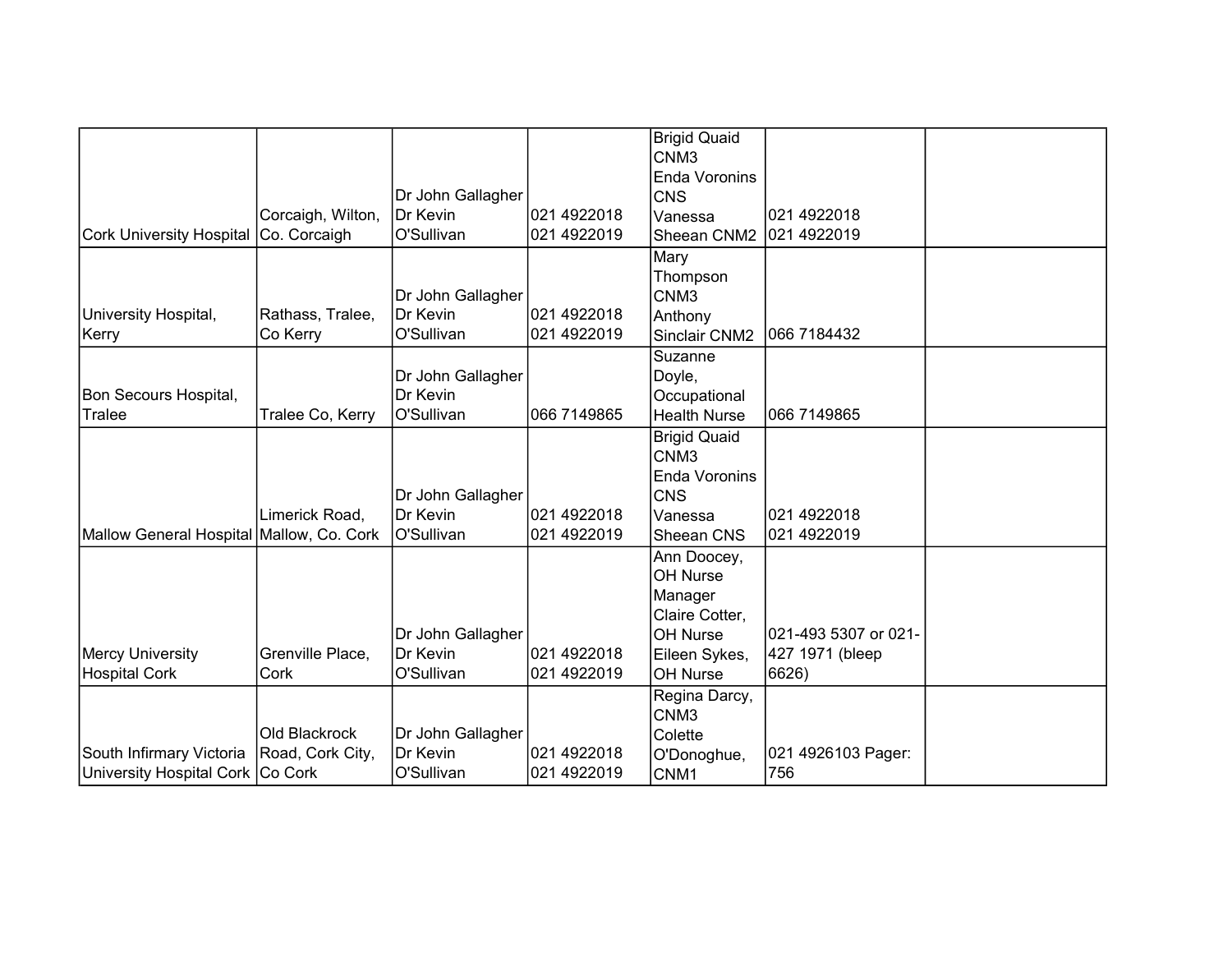|                              |               |                |             | Orla Seale            |             |  |
|------------------------------|---------------|----------------|-------------|-----------------------|-------------|--|
|                              |               |                |             | CNS/Karen             |             |  |
| Lourdes Orthopaedic          | Kilcreene,    |                | 056 7785492 | Hyland                |             |  |
| Hospital, Kilcreene,         |               |                | (based in   |                       |             |  |
|                              | Kilkenny, Co  |                |             | CNS/Nancy             |             |  |
| Kilkenny                     | Kilkenny      | Dr Paul Gannon | Kilkenny)   | O'Neill CNS           | 056 7785496 |  |
|                              |               |                |             | Catriona              |             |  |
|                              |               |                |             | Mordaunt              |             |  |
|                              |               |                |             | <b>CNS/Carol Bell</b> |             |  |
|                              | Western Road, |                |             | <b>CNS/Carmel</b>     |             |  |
|                              | Clonmel, Co   |                |             | Kelleher              |             |  |
| <b>Tipperary University</b>  | Tipperary     | Dr. J. Sim     |             |                       | 052 6177274 |  |
|                              |               |                |             | Ann Cody CNS          |             |  |
|                              | Beech House,  |                |             | Muireann              |             |  |
|                              | Ardkeen,      |                |             | <b>Farrelly CNS</b>   |             |  |
|                              | Dunmore Road, | Dr. Joseph Sim |             | Amy Dowling           |             |  |
| Waterford                    | Waterford     | (Locum)        | 051 842362  | A/CNS                 | 051 842362  |  |
|                              |               |                |             | Caitriona             |             |  |
|                              |               |                |             | Mordaunt              |             |  |
|                              |               |                |             | <b>CNS/Carol Bell</b> |             |  |
|                              | Western Road, |                |             | CNS/Carmel            |             |  |
| <b>Tipperary University</b>  | Clonmel, Co   | Dr. Joseph Sim |             | Kelleher CNS          |             |  |
| Hospital                     | Tipperary     | (Locum)        |             |                       | 052 6177274 |  |
|                              |               |                |             |                       |             |  |
| <b>Saolta Hospital Group</b> |               |                |             |                       |             |  |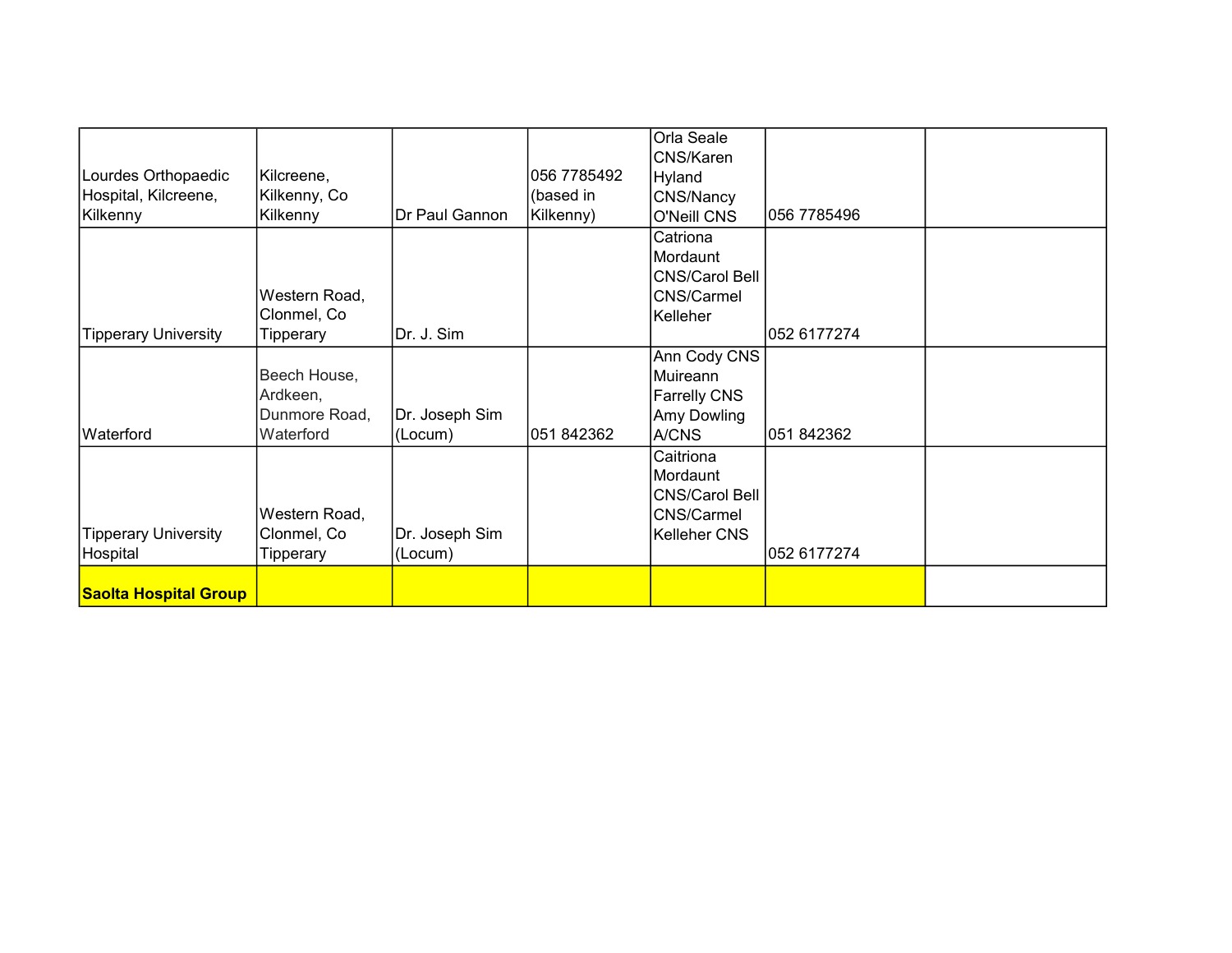| <b>Galway University</b><br><b>Hospitals - University</b><br>Hospital, Galway &<br><b>Merlin Park University</b> | Newcastle Rd &<br>Merlin Park,         |                              | Maeve Barry,<br>CNM <sub>2</sub><br>Orla McGrath,<br>CNM <sub>3</sub><br>Anne Healy,<br>CNM <sub>2</sub><br>Joanne Dooley,<br>CNM2,<br>Teresa<br>Canniffe,<br>CNM <sub>2</sub><br>Natasha<br>Meehan,<br>CNM <sub>2</sub><br>John<br>Monaghan,<br>CNM <sub>2</sub><br>Suzanne<br>O'Reilly, CNM2<br>Marie Mahon,<br><b>CNS</b> | 091 542910 Dept<br>Lines open 11am-<br>12.30pm & 2.30pm-           |  |
|------------------------------------------------------------------------------------------------------------------|----------------------------------------|------------------------------|------------------------------------------------------------------------------------------------------------------------------------------------------------------------------------------------------------------------------------------------------------------------------------------------------------------------------|--------------------------------------------------------------------|--|
| Hospital                                                                                                         | Galway                                 | Dr Deirdre Sugrue 091 542910 |                                                                                                                                                                                                                                                                                                                              | 3.30pm                                                             |  |
| Mayo University<br>Hospital                                                                                      | Westport Rd,<br>Castlebar, Co.<br>Mayo | Dr Deirdre Sugrue 091 542910 | Occupational<br><b>Health Nurse</b><br>Advisors as<br>listed for<br><b>University</b><br>Hospital,<br>Galway                                                                                                                                                                                                                 | 091 542910 Dept<br>Lines open 11am-<br>12.30pm & 2.30pm-<br>3.30pm |  |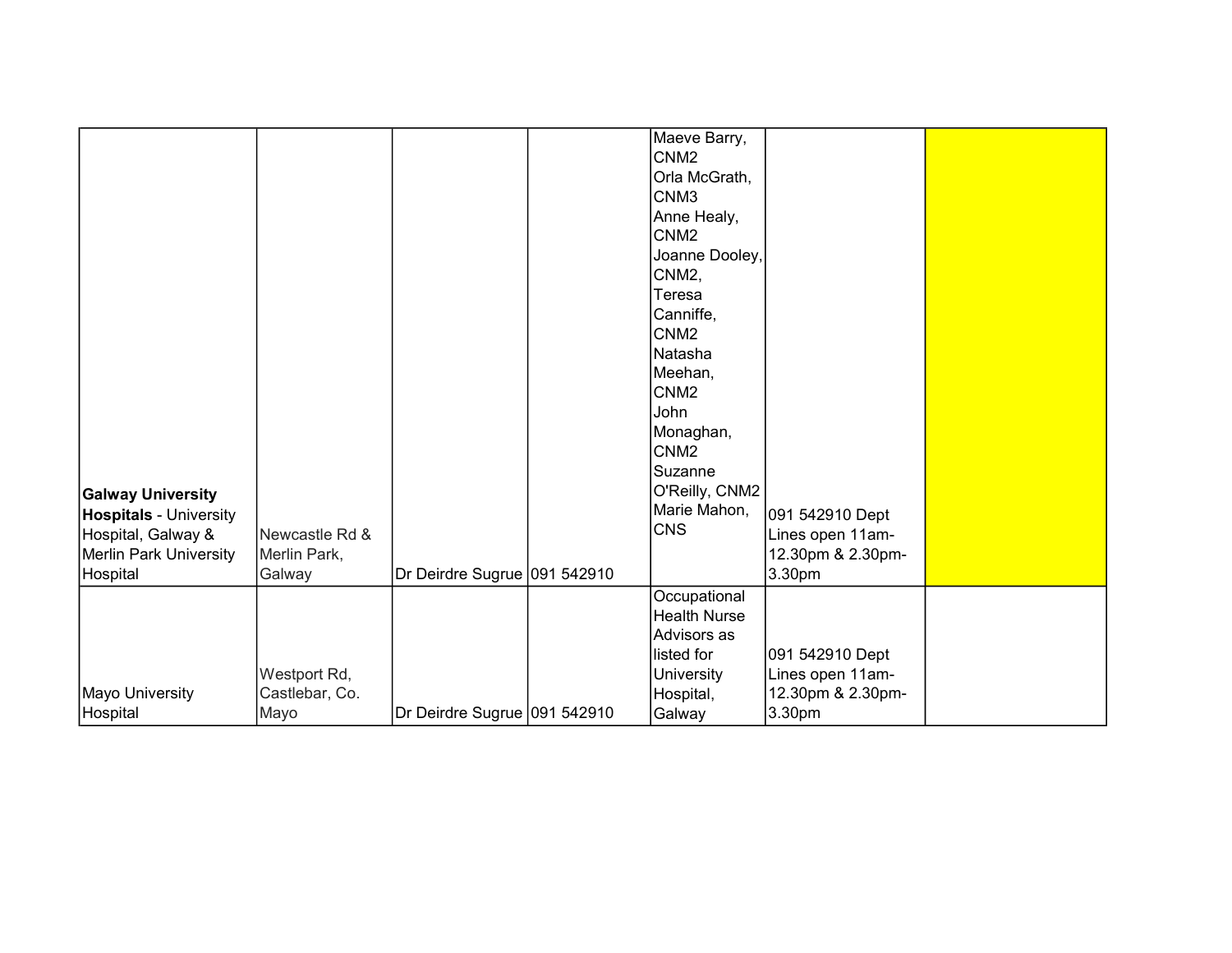|                                           |                  |                                |             | Occupational        |                   |  |
|-------------------------------------------|------------------|--------------------------------|-------------|---------------------|-------------------|--|
|                                           |                  |                                |             | <b>Health Nurse</b> |                   |  |
|                                           |                  |                                |             | Advisors as         |                   |  |
|                                           |                  |                                |             | listed for          | 091 542910 Dept   |  |
|                                           |                  |                                |             | University          | Lines open 11am-  |  |
| <b>Roscommon University</b>               | Athlone Rd,      |                                |             | Hospital,           | 12.30pm & 2.30pm- |  |
| Hospital                                  | <b>Roscommon</b> | Dr Deirdre Sugrue 091 542910   |             | Galway              | 3.30pm            |  |
|                                           |                  |                                |             | Nessa               |                   |  |
| Portiuncula Hospital                      |                  |                                |             | Naughton,           |                   |  |
| <b>General &amp; Maternity</b>            | Ballinasloe, Co. |                                |             | CNS                 |                   |  |
| Ballinasloe                               | Galway           | Dr Mary McMahon 090 9624648    |             | Joanne Page         | 090 9624648       |  |
|                                           |                  |                                |             | Mairi Boyle,        |                   |  |
|                                           |                  |                                |             | ICNM2               |                   |  |
|                                           |                  |                                |             | Karen Bonner,       |                   |  |
|                                           |                  |                                |             | CNS                 |                   |  |
|                                           |                  |                                |             | Aine Flanagan,      |                   |  |
|                                           | Kilmacrennan     |                                |             | <b>CNS</b>          |                   |  |
|                                           | Road,            |                                |             | <b>Clare</b>        |                   |  |
| Letterkenny General                       | Letterkenny, Co. |                                | 071 9143839 | Hennigan            |                   |  |
| Hospital                                  | Donegal          | Dr Eileen Canning (base Sligo) |             |                     | 074 9123784       |  |
|                                           |                  |                                |             | Alison Frazer,      |                   |  |
|                                           |                  |                                |             | CNS,                |                   |  |
|                                           |                  |                                |             | Ann Marie           |                   |  |
|                                           |                  |                                |             | Mahon, CNS,         |                   |  |
|                                           |                  |                                | 071 9143839 | Niamh Finlay,       |                   |  |
|                                           |                  |                                | (base Sligo | ICNM2               |                   |  |
| Sligo University Hospital The Mall, Sligo |                  | Dr Eileen Canning Hospital)    |             | Clare Henigan       | 071 9143839       |  |
| <b>CHO Area 1</b>                         |                  |                                |             |                     |                   |  |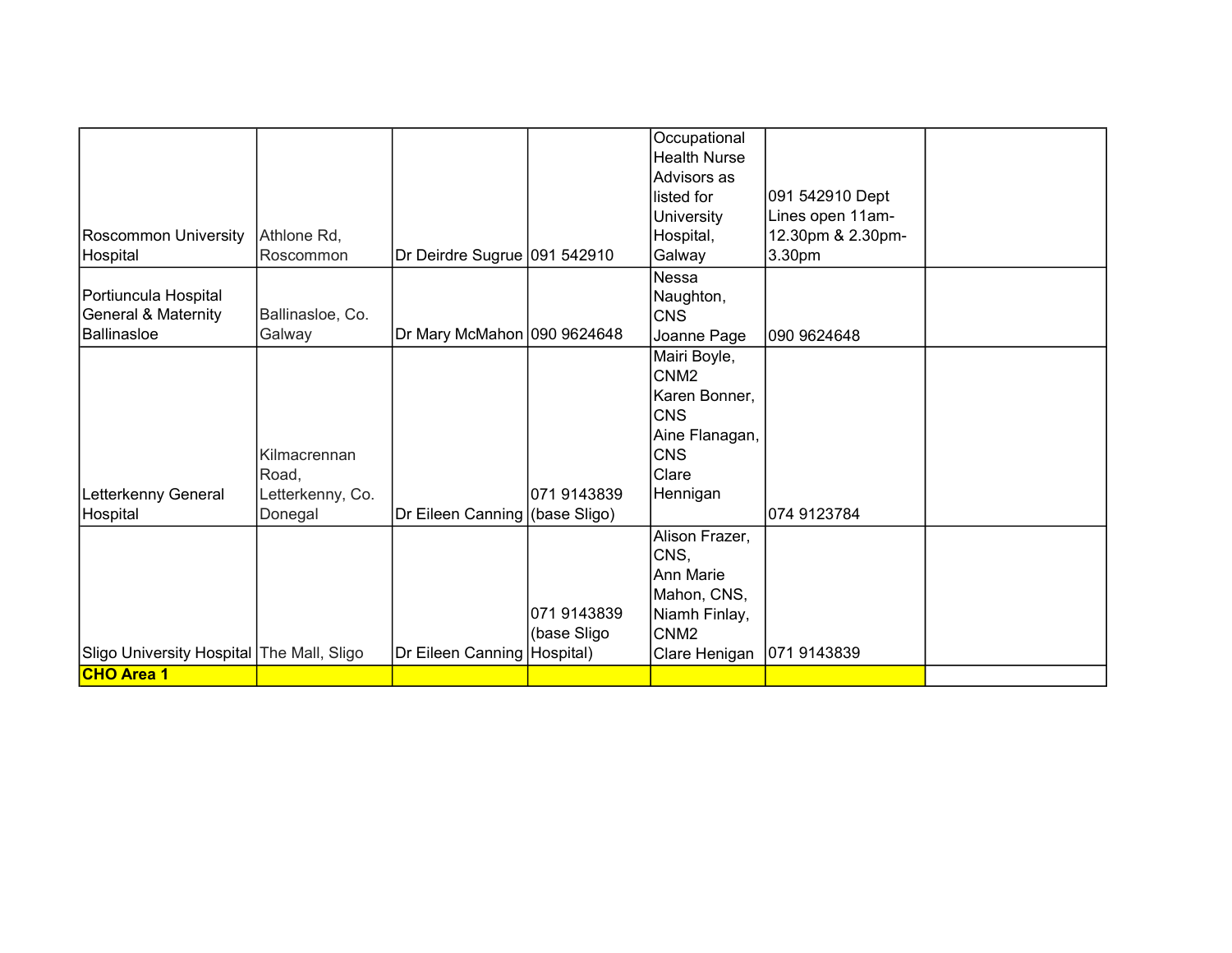|                    |                   |                               |              | Aoife Carroll,       |              |  |
|--------------------|-------------------|-------------------------------|--------------|----------------------|--------------|--|
|                    |                   |                               |              | CNM <sub>2</sub>     |              |  |
|                    |                   |                               |              | Eileen O             |              |  |
|                    |                   |                               |              |                      |              |  |
|                    |                   |                               |              | Connor, CNM2         |              |  |
|                    | Occupational      |                               |              | Grace Brady          |              |  |
|                    | Health            |                               |              | CNM <sub>2</sub>     |              |  |
|                    | Department, HSE,  |                               |              | <b>Charity Craig</b> |              |  |
|                    | Market Street,    |                               |              | CNM2                 |              |  |
| Cavan/Monaghan     | Ardee, Co Louth   | <b>IDr Peter Noone</b>        | 041 68 57811 |                      | 041 68 57811 |  |
|                    |                   |                               |              | Mairi Boyle,         |              |  |
|                    | Occupational      |                               |              | CNM <sub>2</sub>     |              |  |
|                    | Health            |                               |              | Karen Bonner,        |              |  |
|                    | Department, St.   |                               |              | <b>CNS</b>           |              |  |
|                    | Conal's Hospital, |                               | 071 9143839  | Aine Flanagan,       |              |  |
|                    | Letterkenny, Co   |                               | (base Sligo  | <b>CNS</b>           |              |  |
| Donegal            | Donegal           | Dr Eileen Canning (Hospital)  |              |                      | 074 9123784  |  |
|                    |                   |                               |              | Alison Frazer,       |              |  |
|                    | Occupational      |                               |              | CNS,                 |              |  |
|                    | Health Service,   |                               |              | Ann Marie            |              |  |
|                    |                   |                               |              |                      |              |  |
|                    | 3rd Floor, JFK    |                               | 071 9143839  | Mahon, CNS,          |              |  |
| Sligo/Leitrim/West | House, Kennedy    |                               | (base Sligo  | Niamh Finlay,        |              |  |
| Cavan              | Parade, Sligo     | Dr Eileen Canning   Hospital) |              | CNM <sub>2</sub>     | 071 9143839  |  |
| <b>CHO Area 2</b>  |                   |                               |              |                      |              |  |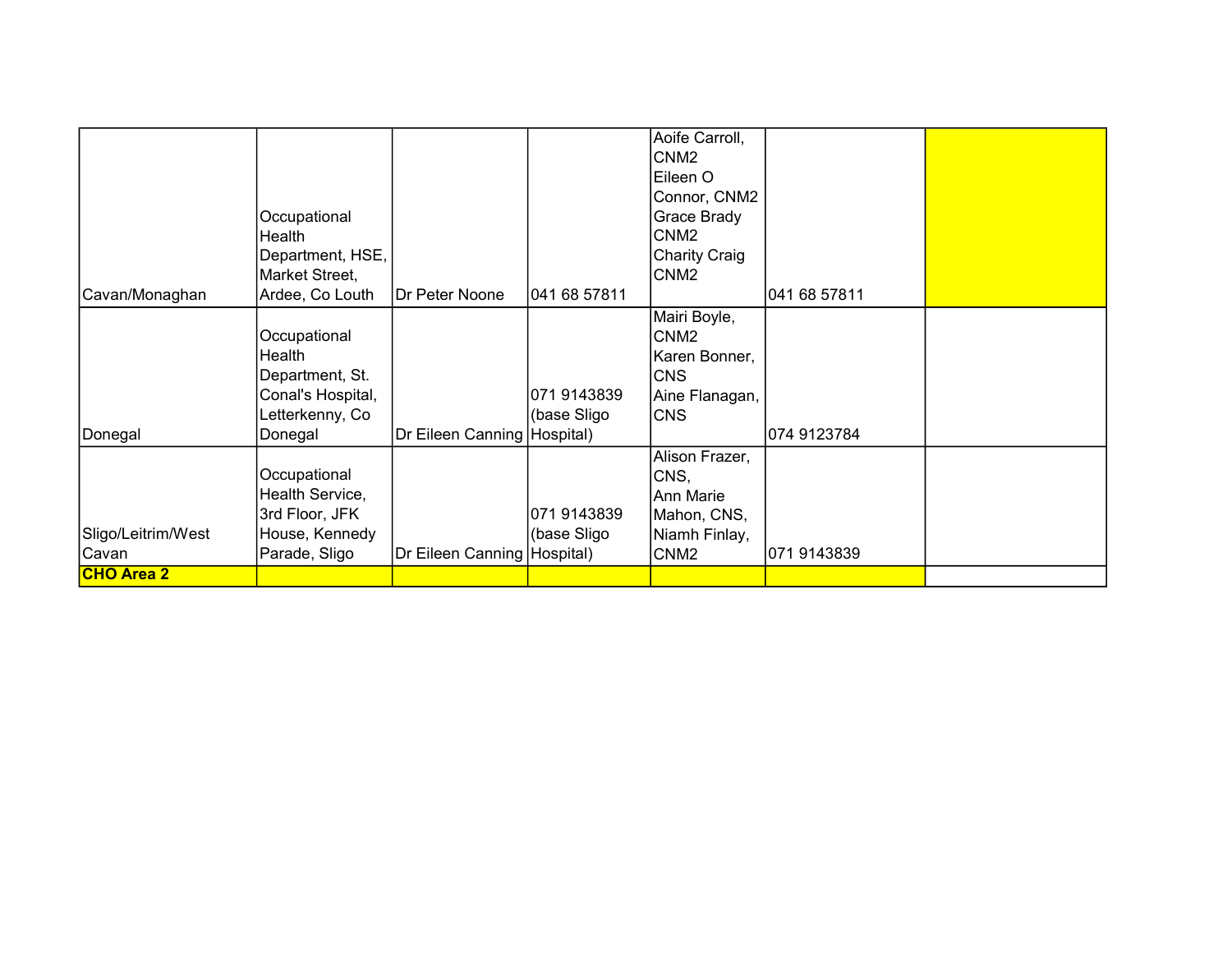|                   |                    |                               |             | Orla McGrath,        |                        |                     |
|-------------------|--------------------|-------------------------------|-------------|----------------------|------------------------|---------------------|
|                   |                    |                               |             | <b>ANP</b>           |                        |                     |
|                   |                    |                               |             | Anne Healy,          |                        |                     |
|                   |                    |                               |             | CNM <sub>2</sub>     |                        |                     |
|                   |                    |                               |             | Joanne Dooley,       |                        |                     |
|                   |                    |                               |             | CNM <sub>2</sub> ,   |                        |                     |
|                   |                    |                               |             | Natasha              |                        |                     |
|                   |                    |                               |             | Meehan,              |                        |                     |
|                   |                    |                               |             | CNM <sub>2</sub>     |                        |                     |
|                   |                    |                               |             | Suzanne              |                        |                     |
|                   |                    |                               |             | O'Reilly, CNM2       |                        |                     |
|                   |                    |                               |             | Marie Mahon,         |                        |                     |
|                   |                    |                               |             | ANP                  | 091 542910 Dept        |                     |
|                   | Newcastle Rd,      |                               |             |                      | Lines open 9 - 1 &     |                     |
| Galway            | Galway             | Dr Deirdre Sugrue 091 542910  |             |                      | 2.00pm-3.00pm          |                     |
|                   |                    |                               |             | Occupational         |                        |                     |
|                   | Roscommon          |                               |             | <b>Health Nurse</b>  |                        |                     |
|                   | County Hospital,   |                               |             | Advisors as          | 091 542910 Dept        |                     |
|                   | Athlone Rd,        |                               |             | llisted for          | Lines open 9 -1pm &    |                     |
| Roscommon         | Roscommon          | Dr Deirdre Sugrue 091 542910  |             | Galway above         | 2.00pm-3.00pm          |                     |
|                   |                    |                               |             | Occupational         |                        |                     |
|                   | May General        |                               |             | <b>Health Nurse</b>  |                        |                     |
|                   | Hospital, Westport |                               |             | Advisors as          | 091 542910 Dept        |                     |
|                   | Rd, Castlebar, Co. |                               |             | listed for           | Lines open 9 - 1pm &   |                     |
| Mayo              | Mayo               | Dr Deirdre Sugrue 091 542910  |             | Galway above         | 2.00pm-3.00pm          |                     |
| <b>CHO Area 3</b> |                    |                               |             |                      |                        |                     |
|                   |                    |                               |             | <b>Claire Curtin</b> |                        |                     |
|                   |                    |                               |             | <b>CNMIII</b>        |                        |                     |
|                   |                    |                               |             | <b>Audrey Barry</b>  | Occupationalhealth.mid |                     |
|                   |                    |                               |             | Teresa               | west@hse.ie            |                     |
|                   |                    | Dr. Sasha                     |             | Dowling              |                        | Melanie Meade/Susan |
|                   |                    | Hennessy/Dr. Sujil 061 482179 |             | Sarah Darcy          |                        | kearns -            |
| HSE Midwest       | <b>HSE Midwest</b> | Jacob                         | (Base: UHL) |                      |                        | ppha.midwest@hse.ie |
| <b>CHO Area 4</b> |                    |                               |             |                      |                        |                     |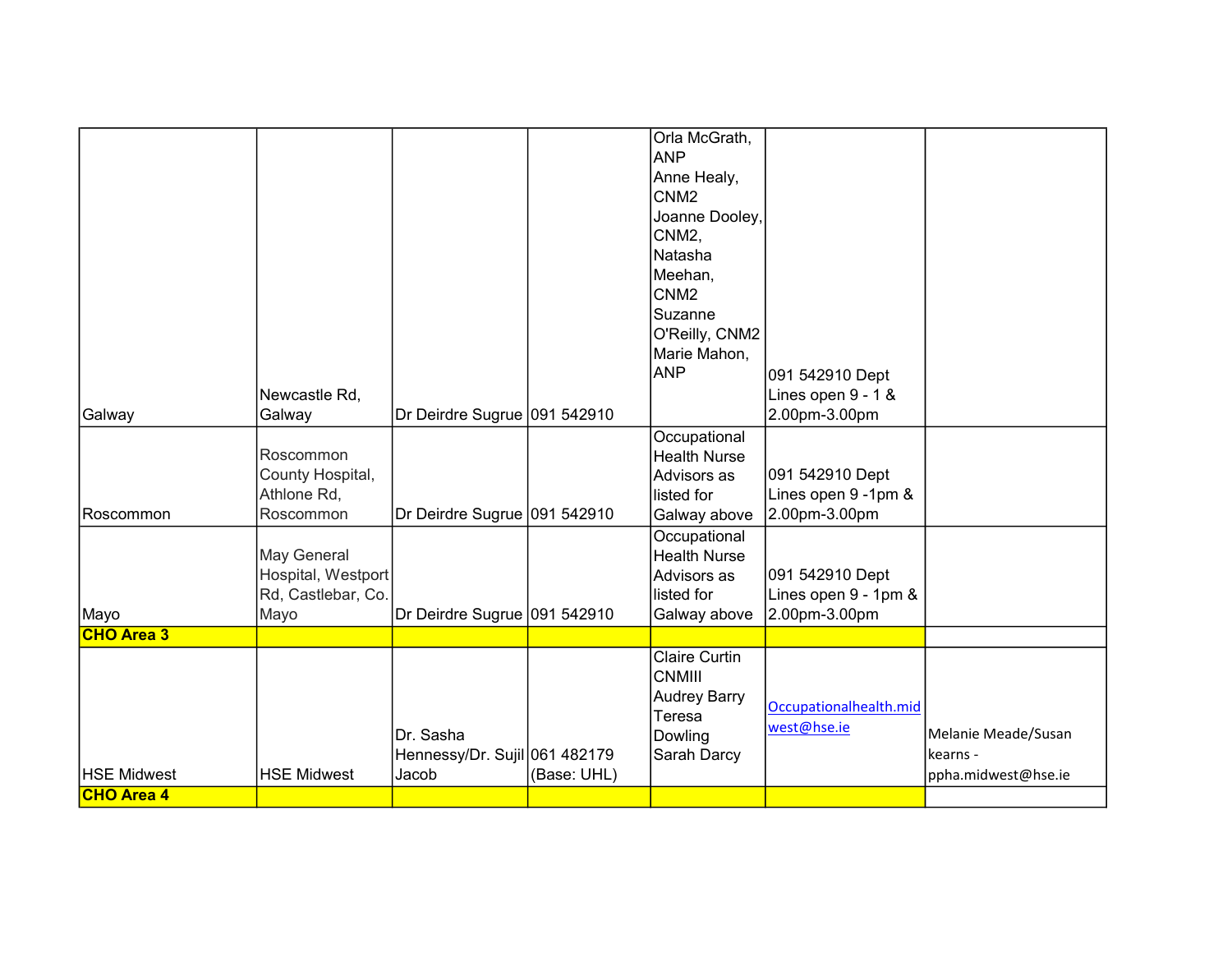|                                        | Occupational      |                   |             | Mary                |             |  |
|----------------------------------------|-------------------|-------------------|-------------|---------------------|-------------|--|
|                                        | Health            |                   |             | Thompson            |             |  |
|                                        | Department,       |                   |             | CNM <sub>3</sub>    |             |  |
|                                        | University        | Dr John Gallagher |             | Anthony             |             |  |
|                                        | Hospital, Tralee, | Dr Kevin          | 021 4922018 | Sinclair CNM2       |             |  |
| Kerry                                  | Co Kerry          | O'Sullivan        | 021 4922019 |                     | 066 7184432 |  |
|                                        |                   |                   |             | <b>Brigid Quaid</b> |             |  |
|                                        | Occupational      |                   |             | CNM <sub>3</sub>    |             |  |
|                                        | Health            |                   |             | Enda Voronins       |             |  |
|                                        | Department,       | Dr John Gallagher |             | <b>CNS</b>          |             |  |
| North Cork, North Lee,                 | University        | Dr Kevin          | 021 4922018 | Vanessa             | 021 4922018 |  |
| South Lee & West Cork   Hospital, Cork |                   | O'Sullivan        | 021 4922019 | Sheean CNS          | 021 4922019 |  |
| <b>CHO Area 5</b>                      |                   |                   |             |                     |             |  |
|                                        |                   |                   |             | Caitriona           |             |  |
|                                        |                   |                   |             | <b>Mourdant CNS</b> |             |  |
|                                        |                   |                   |             | Carol Bell          |             |  |
|                                        | Western Road,     |                   |             | Carmel              |             |  |
| Tipperary University                   | Clonmel, Co       | Dr. Joseph Sim    |             | <b>Kelleher CNS</b> |             |  |
| Hospital                               | Tipperary         | (Locum)           |             |                     | 052 6177274 |  |
|                                        | Occupational      |                   |             |                     |             |  |
|                                        | Health            |                   |             |                     |             |  |
|                                        | Department, The   |                   |             | Karen Hyland,       |             |  |
|                                        | Gate Lodge, St.   |                   |             | CNS/Nancy           |             |  |
|                                        | Lukes Hospital,   |                   | 056 7785492 | O'Neill,            |             |  |
|                                        | Freshford,        |                   | (based in   | CNS/Orla            |             |  |
| Carlow/Kilkenny                        | Kilkenny          | Dr Paul Gannon    | Kilkenny)   | Seale CNS           | 056 7785496 |  |
|                                        |                   |                   |             | Ann Cody CNS        |             |  |
|                                        | Waterford         |                   |             | Muireann            |             |  |
|                                        | Regional Hospital |                   | 056 7785492 | <b>Farrelly CNS</b> |             |  |
|                                        | Dunmore Road,     |                   | (based in   | Amy Dowling         |             |  |
| Waterford                              | Waterford         | Dr Paul Gannon    | Kilkenny)   | A/CNS               | 051 842362  |  |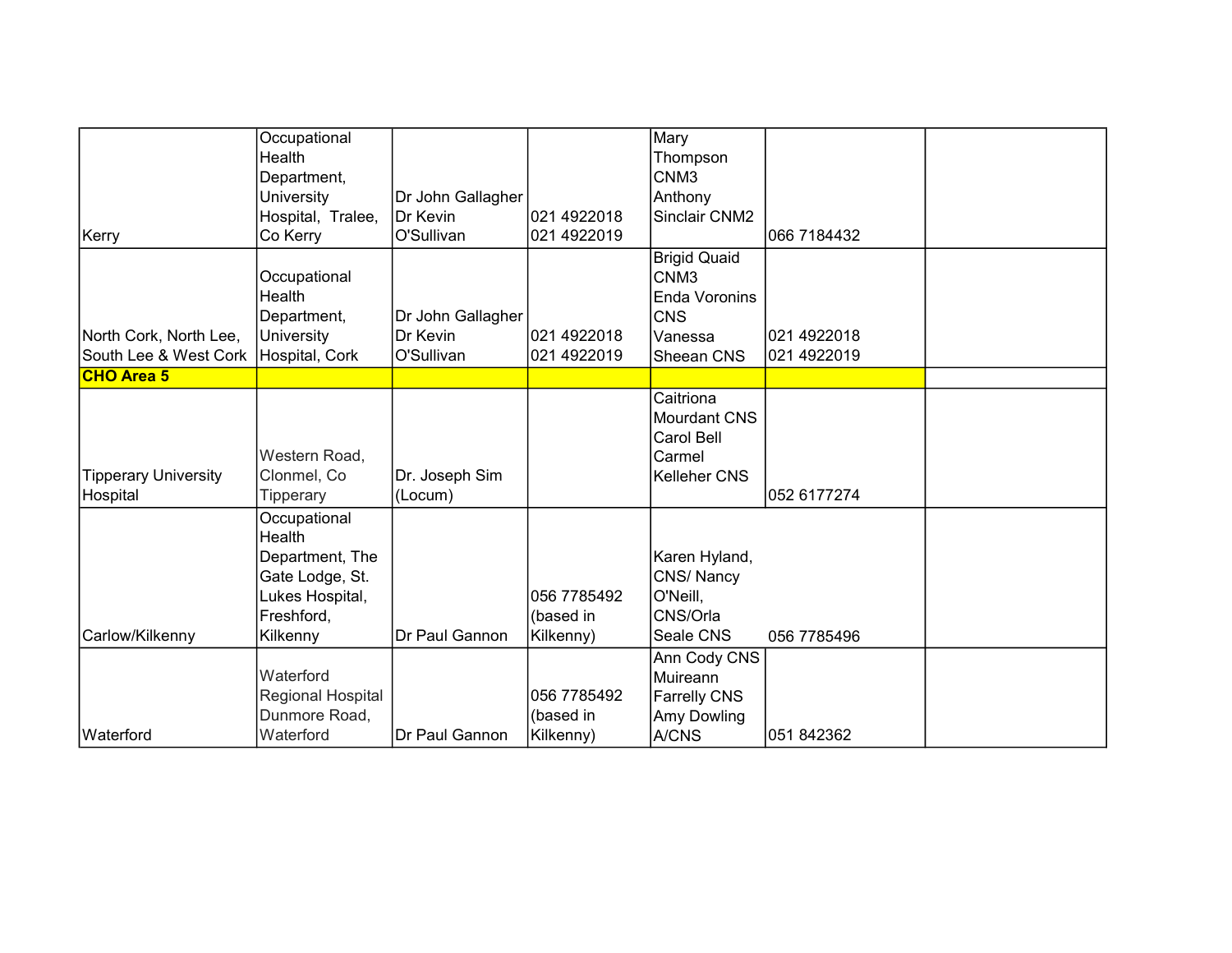|                                      | Ely Hospital,<br>Ferrybank,<br>Wexford Y35                                                                                     | Dr. Joseph Sim                                        |             | Michelle<br><b>Sinnott CNS</b><br>Catriona Corish<br>CNS/Lisa<br>Geraghty CNS                        |                                 |  |
|--------------------------------------|--------------------------------------------------------------------------------------------------------------------------------|-------------------------------------------------------|-------------|------------------------------------------------------------------------------------------------------|---------------------------------|--|
| Wexford                              | HP78                                                                                                                           | (Locum)                                               | 053 9153165 |                                                                                                      | 1053 9153165                    |  |
| <b>CHO Area 6</b>                    |                                                                                                                                |                                                       |             |                                                                                                      |                                 |  |
| <b>National Rehabilitation</b>       | Occupational<br>Health<br>Department,<br>National<br>Rehabilitation<br>Hospital,<br>Rochestown<br>Avenue, Dun<br>Laoghaire, Co | Medmark / Dr.<br>Jacinta Moore                        |             | Rose Curtis,<br>CNM <sub>2</sub>                                                                     | 01 2355424 /01<br>2355415 - 087 |  |
| Hospital, Dun Laoghaire   Dublin     |                                                                                                                                | O'Ferrell                                             | 01 676 1493 |                                                                                                      | 6754502                         |  |
|                                      | Occupational<br>Health<br>Department,<br>School of Nursing,                                                                    |                                                       |             | <b>Brid Ryan</b><br>O'Malley,<br>CNM <sub>2</sub><br>Maria Keatley,<br>CNM <sub>2</sub><br>Catherine |                                 |  |
| Wicklow, Dun Laoghaire Dr. Steeven's |                                                                                                                                |                                                       |             | Gallagher,                                                                                           |                                 |  |
| & Dublin South East                  | Hospital, Dublin 8                                                                                                             | Dr. Grant Jeffrey                                     | 01 6352789  | CNM <sub>2</sub>                                                                                     | 01 6352789                      |  |
| Our Lady's Hospice                   | Harold's Cross,<br>Road, Harold's<br>Cross, Dublin 6W                                                                          | Dr. Gerry<br>Mansfied/Cognate 4068811/08713<br>Health | 01<br>21105 | Edel McCall,<br><b>CNS</b>                                                                           | 01 4068811<br>/0871321105       |  |
| <b>CHO Area 7</b>                    |                                                                                                                                |                                                       |             |                                                                                                      |                                 |  |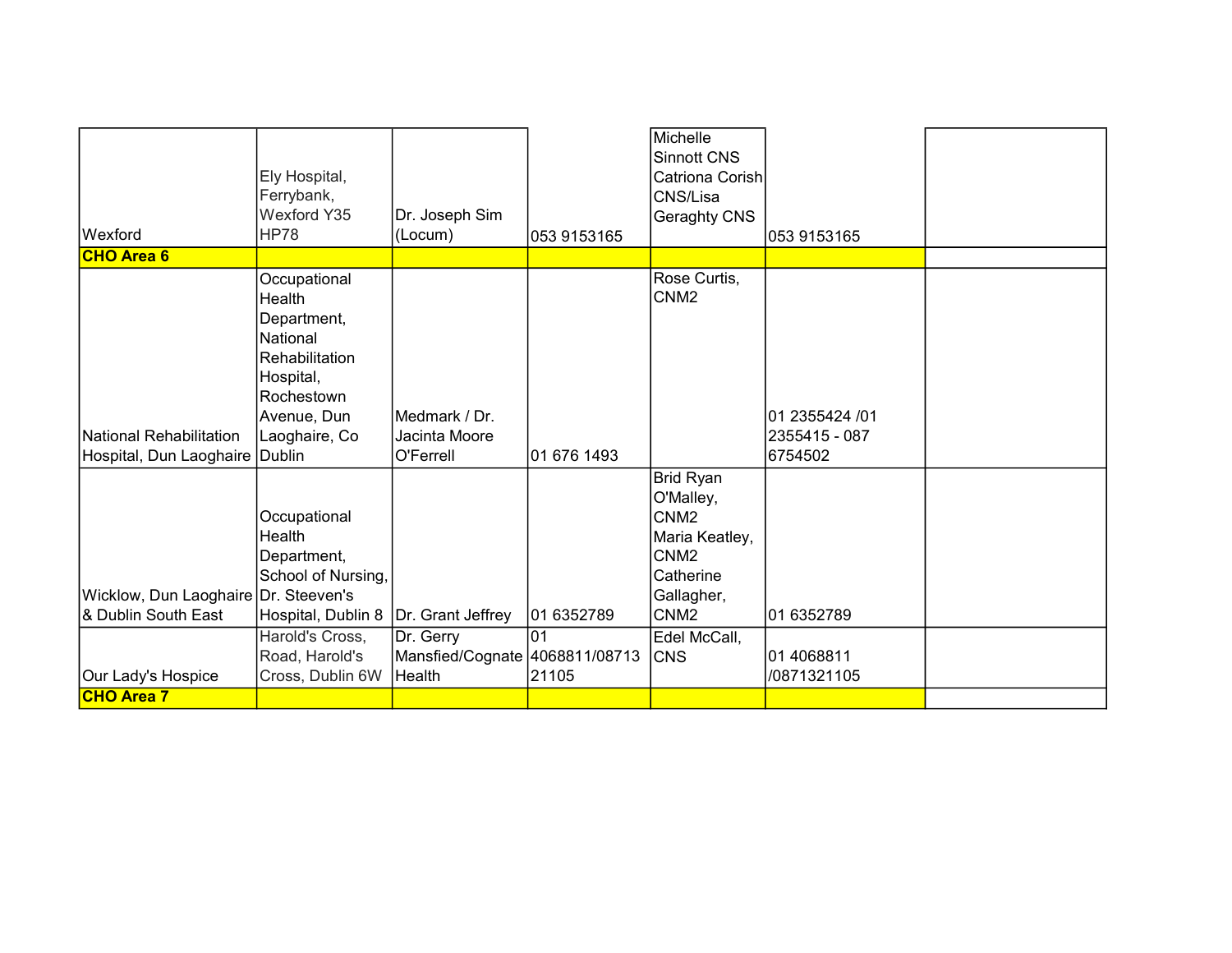| Kildare/West Wicklow,<br>Dublin West, Dublin | Occupational<br>Health<br>Department,<br>School of Nursing,                     |                |                              | <b>Brid Ryan</b><br>O'Malley,<br>CNM <sub>2</sub><br>Maria Keatley,<br>CNM <sub>2</sub><br>Catherine                                   |              |  |
|----------------------------------------------|---------------------------------------------------------------------------------|----------------|------------------------------|----------------------------------------------------------------------------------------------------------------------------------------|--------------|--|
| South City and Dublin                        | Dr. Steeven's                                                                   |                |                              | Gallagher,                                                                                                                             |              |  |
| South West                                   | Hospital, Dublin 8   Dr. Grant Jeffrey                                          |                | 01 6352789                   | CNM <sub>2</sub>                                                                                                                       | 01 6352789   |  |
| <b>CHO Area 8</b>                            |                                                                                 |                |                              |                                                                                                                                        |              |  |
| $ICHO08 -$                                   | Occupational<br>Health<br>Department,                                           |                |                              | Aine Kenny<br>CNM <sub>3</sub>                                                                                                         |              |  |
| Longford/Westmeath                           | Arden Road,                                                                     | Dr. Musa       | 05793 59137                  | Stephanie<br>McCann CNM2 05793 59137                                                                                                   |              |  |
| Laois, Offaly                                | Tullamore R35,<br>CD40                                                          |                |                              | Breda Shannon<br>CNM <sub>2</sub>                                                                                                      |              |  |
|                                              |                                                                                 |                |                              | MaryClaire<br>Sherman S/N                                                                                                              |              |  |
| Louth/Meath                                  | Occupational<br>Health<br>Department, HSE,<br>Market Street,<br>Ardee, Co Louth | Dr Peter Noone | 041 68 57811<br>(Ardee base) | Aoife Carroll,<br>CNM <sub>2</sub><br>Eileen O<br>Connor, CNM2<br>Grace Brady<br>CNM <sub>2</sub><br>Charity Craig<br>CNM <sub>2</sub> | 041 68 57811 |  |
| <b>CHO Area 9</b>                            |                                                                                 |                |                              |                                                                                                                                        |              |  |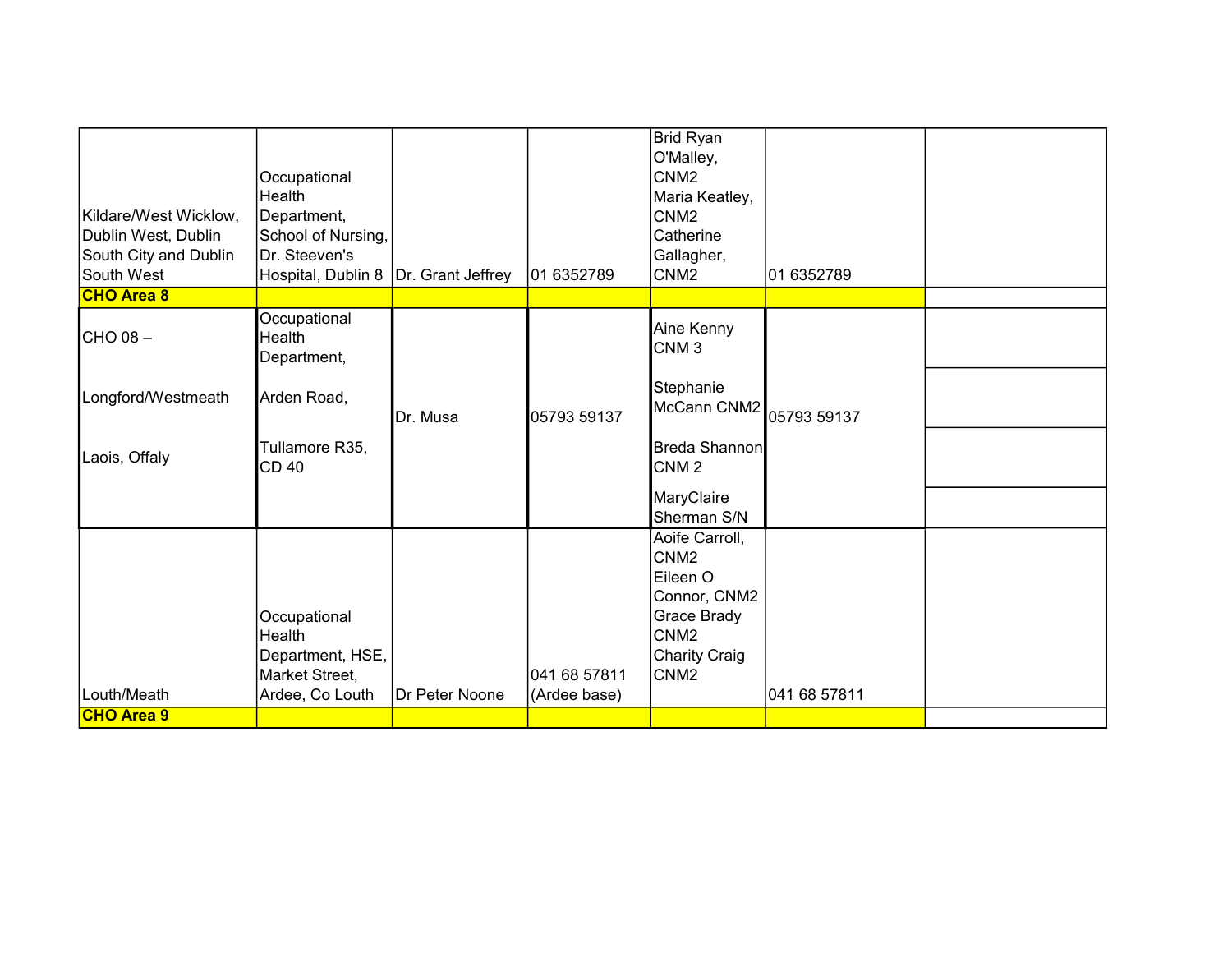| Dublin North, North City<br>& North West                            | Occupational<br>Health Dept,<br>Connolly Hospital, Dr. Zakiah Amir -<br>Blanchardstown,<br>Dublin 15                   | Consultant<br>Dr Tom Gaffney | 01 6465220   | Niamh<br>McCullagh<br>CNM3/ Niamh<br>Coffey CNMII<br>E58                                                                                      | 01 6465220   |  |
|---------------------------------------------------------------------|------------------------------------------------------------------------------------------------------------------------|------------------------------|--------------|-----------------------------------------------------------------------------------------------------------------------------------------------|--------------|--|
| <b>Primary Care</b><br>Reimbursement<br><b>Services</b>             |                                                                                                                        |                              |              |                                                                                                                                               |              |  |
| Primary Care<br>Reimbursement<br>Services (PCRS)                    | Exit 5, M50 North HMedmark                                                                                             |                              | 01 676 1493  | Medmark                                                                                                                                       | 01 6761493   |  |
| <b>National Ambulance</b><br>Services                               |                                                                                                                        |                              |              |                                                                                                                                               |              |  |
| NAS - North East -<br>Louth/Meath/Cavan/Mon Market Street,<br>aghan | Occupational<br>Health<br>Department, HSE,<br>Ardee, Co Louth                                                          | IDr Peter Noone              | 041 68 57811 | Aoife Carroll,<br>CNM <sub>2</sub><br>Eileen O<br>Connor, CNM2<br>Grace Brady<br>CNM <sub>2</sub><br><b>Charity Craig</b><br>CNM <sub>2</sub> | 041 68 57811 |  |
| <b>NAS - North Leinster</b>                                         | Occupational<br>Health<br>Department,<br>School of Nursing,<br>Dr. Steeven's<br>Hospital, Dublin 8   Dr. Jeffrey Grant | Dr. Fiona Kevitt             | 01 6352789   | Brid Ryan<br>O'Malley,<br>CNM <sub>2</sub><br>Maria Keatley,<br>CNM <sub>2</sub><br>Catherine<br>Gallagher,<br>CNM <sub>2</sub>               | 01 6352789   |  |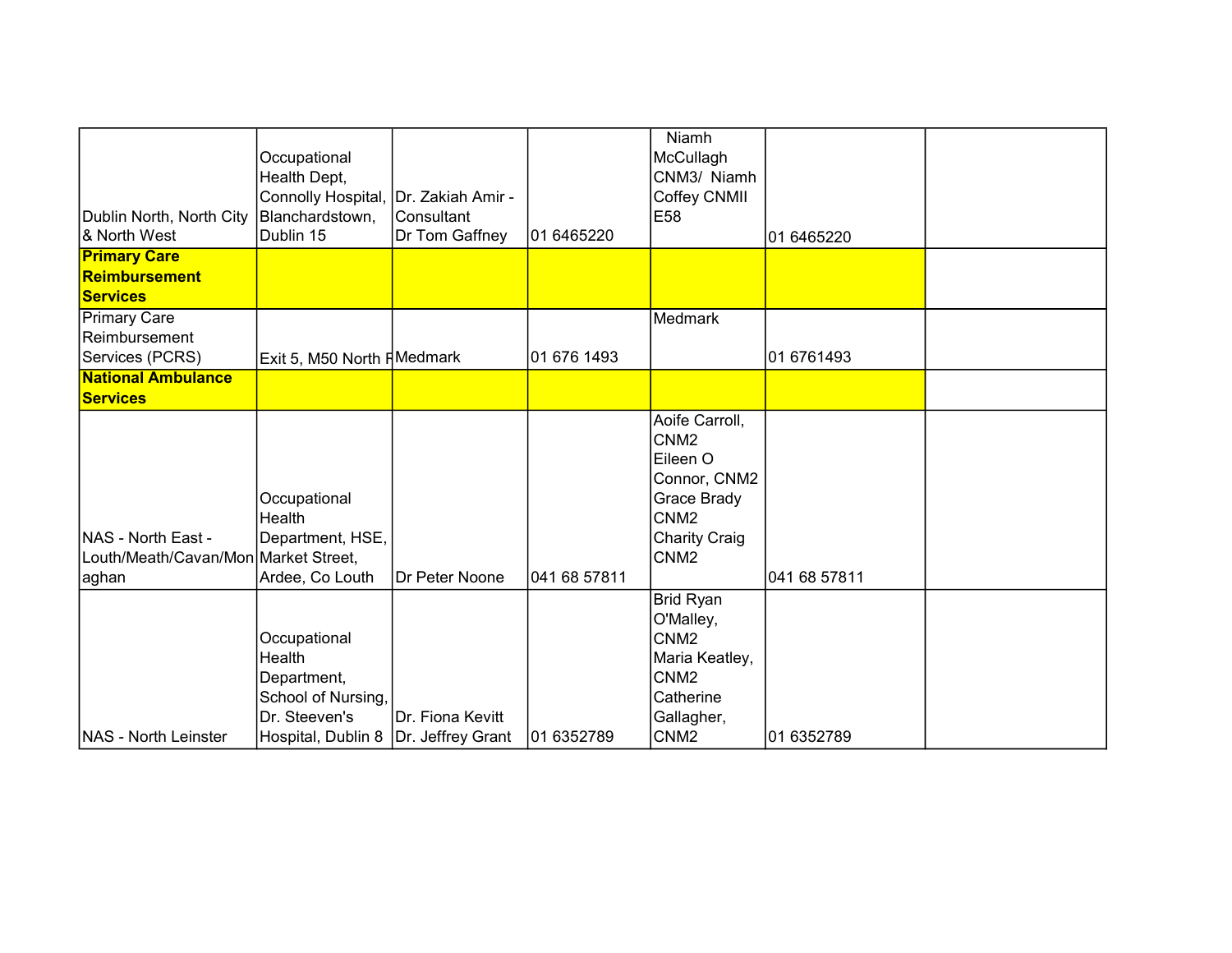|                          |                 |                                      |             | Brigid Quaid   |             |  |
|--------------------------|-----------------|--------------------------------------|-------------|----------------|-------------|--|
|                          | Occupational    |                                      |             | CNM3           |             |  |
|                          | Health          |                                      |             | Enda Voronins  |             |  |
|                          |                 | Department, Cork   Dr John Gallagher |             | ICNS           |             |  |
|                          | University      | IDr Kevin                            | 021 4922018 | IVanessa       | 021 4922018 |  |
| <b>INAS - South West</b> | Hospital        | O'Sullivan                           | 021 4922019 | lSheean CNS    | 021 4922019 |  |
|                          | Occupational    |                                      |             | Karen Hyland,  |             |  |
|                          | Health          |                                      |             | ICNS.          |             |  |
|                          | Department, The |                                      |             | Nancy O'Neill, |             |  |
|                          | Gate Lodge, St. |                                      |             | ICNS           |             |  |
|                          | Lukes Hospital, | <b>IDr Paul</b>                      | 056 7785492 |                |             |  |
|                          | Freshford,      | Gannon/Joseph                        | (based in   |                |             |  |
| <b>INAS - South East</b> | Kilkenny        | Sim                                  | Kilkenny)   |                | 056 7785496 |  |